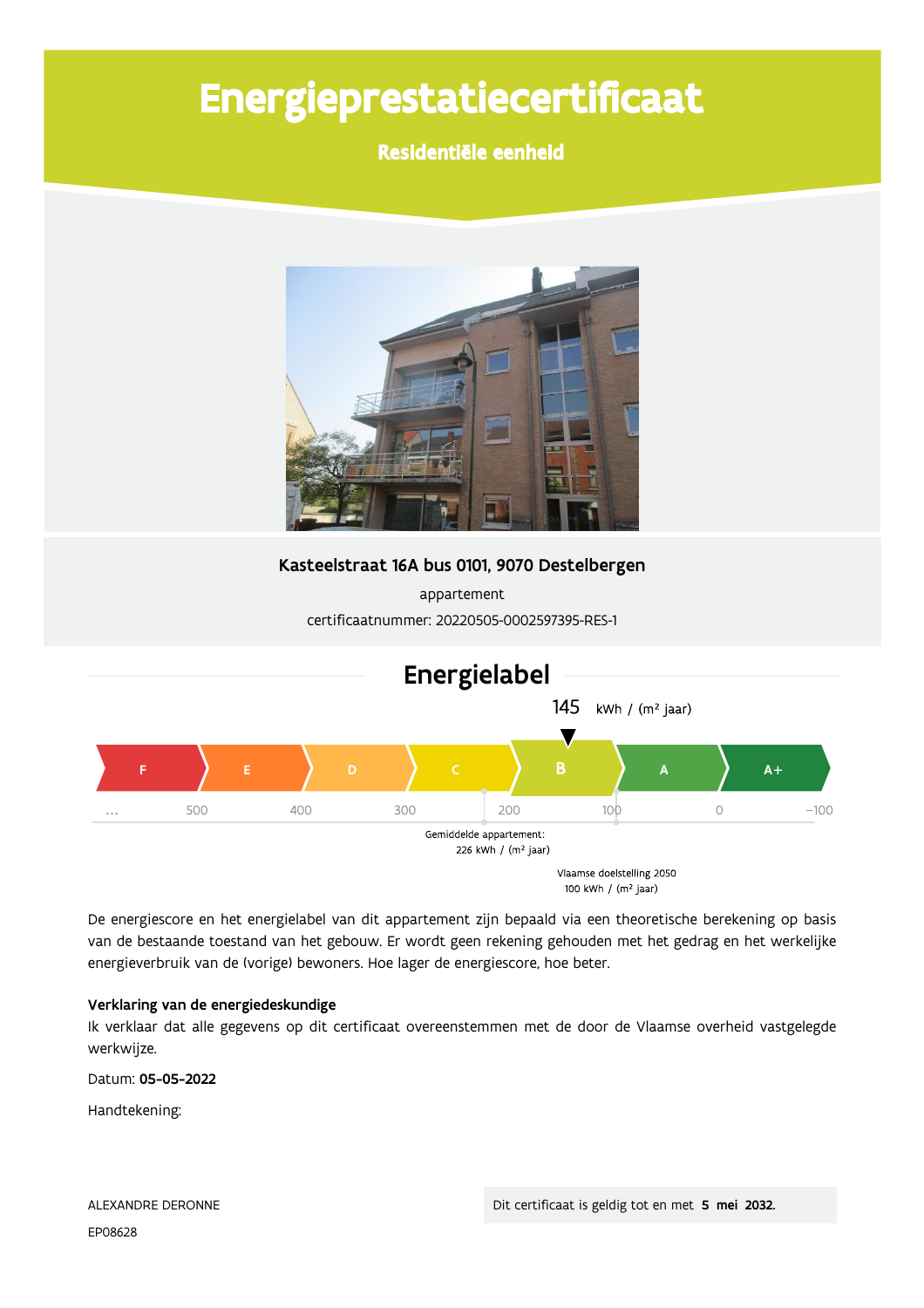# Huidige staat van het appartement

Om met uw appartement te voldoen aan de energiedoelstelling, zijn er twee mogelijke pistes:

| 1.               | Inzetten op isolatie en verwarming                                                                                                                                                                                                                         |                                                                                         | 2 <sup>1</sup>                                                         |                                 | Energielabel van het appartement                                                                                                                                                                                                                       |  |  |
|------------------|------------------------------------------------------------------------------------------------------------------------------------------------------------------------------------------------------------------------------------------------------------|-----------------------------------------------------------------------------------------|------------------------------------------------------------------------|---------------------------------|--------------------------------------------------------------------------------------------------------------------------------------------------------------------------------------------------------------------------------------------------------|--|--|
|                  | U isoleert elk deel van uw appartement tot<br>doelstelling<br>én<br>de<br>$\mathsf{u}$<br>energie-efficiënte<br>condenserende<br>(warmtepomp,<br>(micro-)WKK.<br>efficiënt<br>decentrale toestellen<br>met<br>maximaal vermogen van 15 W/m <sup>2</sup> ). | voorziet<br>een<br>verwarmingsinstallatie<br>ketel,<br>οf<br>warmtenet<br>totaal<br>een | OF                                                                     | U                               | behaalt een energielabel A voor<br>uw<br>appartement(= energiescore van maximaal 100<br>kWh/(m <sup>2</sup> jaar)). U kiest op welke manier u dat<br>doet: isoleren, efficiënt verwarmen, efficiënt<br>ventileren, zonne-energie, hernieuwbare energie |  |  |
| Muren            |                                                                                                                                                                                                                                                            |                                                                                         |                                                                        | Uw energielabel:                |                                                                                                                                                                                                                                                        |  |  |
|                  | $U = 0,93 W/(m^2K)^*$                                                                                                                                                                                                                                      |                                                                                         |                                                                        | $145$ kWh/(m <sup>2</sup> jaar) | B                                                                                                                                                                                                                                                      |  |  |
|                  |                                                                                                                                                                                                                                                            | Doelstelling<br>$0,24 W/(m^2K)$                                                         |                                                                        |                                 |                                                                                                                                                                                                                                                        |  |  |
|                  | Vensters (beglazing en profiel)                                                                                                                                                                                                                            |                                                                                         |                                                                        |                                 |                                                                                                                                                                                                                                                        |  |  |
|                  | $U = 1,68 W/(m^2K)^*$                                                                                                                                                                                                                                      |                                                                                         |                                                                        | Doelstelling:                   |                                                                                                                                                                                                                                                        |  |  |
| <b>Beglazing</b> |                                                                                                                                                                                                                                                            | Doelstelling<br>$1,5 W/(m^2K)$                                                          |                                                                        | $100$ kWh/(m <sup>2</sup> jaar) | Α                                                                                                                                                                                                                                                      |  |  |
|                  | $U = 1,20 W/(m^2K)^*$                                                                                                                                                                                                                                      |                                                                                         |                                                                        |                                 |                                                                                                                                                                                                                                                        |  |  |
|                  |                                                                                                                                                                                                                                                            | Doelstelling<br>$1 W/(m^2K)$                                                            |                                                                        |                                 |                                                                                                                                                                                                                                                        |  |  |
|                  | Verwarming                                                                                                                                                                                                                                                 |                                                                                         |                                                                        |                                 |                                                                                                                                                                                                                                                        |  |  |
| (×)              | Centrale verwarming met niet-condenserende ketel<br>(gesloten)                                                                                                                                                                                             |                                                                                         |                                                                        |                                 |                                                                                                                                                                                                                                                        |  |  |
|                  |                                                                                                                                                                                                                                                            |                                                                                         | $\otimes$ Het appartement voldoet niet aan de energiedoelstelling 2050 |                                 |                                                                                                                                                                                                                                                        |  |  |
|                  | Sanitair warm water                                                                                                                                                                                                                                        |                                                                                         | Ventilatie                                                             |                                 |                                                                                                                                                                                                                                                        |  |  |
|                  | Aanwezig                                                                                                                                                                                                                                                   |                                                                                         | Mechanische afvoer                                                     |                                 |                                                                                                                                                                                                                                                        |  |  |
|                  |                                                                                                                                                                                                                                                            |                                                                                         |                                                                        |                                 | Zonne-energie<br>Geen zonneboiler of                                                                                                                                                                                                                   |  |  |
|                  | Koeling en zomercomfort                                                                                                                                                                                                                                    |                                                                                         | Luchtdichtheid                                                         |                                 |                                                                                                                                                                                                                                                        |  |  |
|                  | Kans op oververhitting                                                                                                                                                                                                                                     |                                                                                         | Niet bekend                                                            |                                 | zonnepanelen aanwezig                                                                                                                                                                                                                                  |  |  |

 $\bigstar$  De **U-waarde** beschrijft de isolatiewaarde van daken, muren, vloeren, vensters … Hoe lager de U-waarde, hoe beter het constructiedeel isoleert.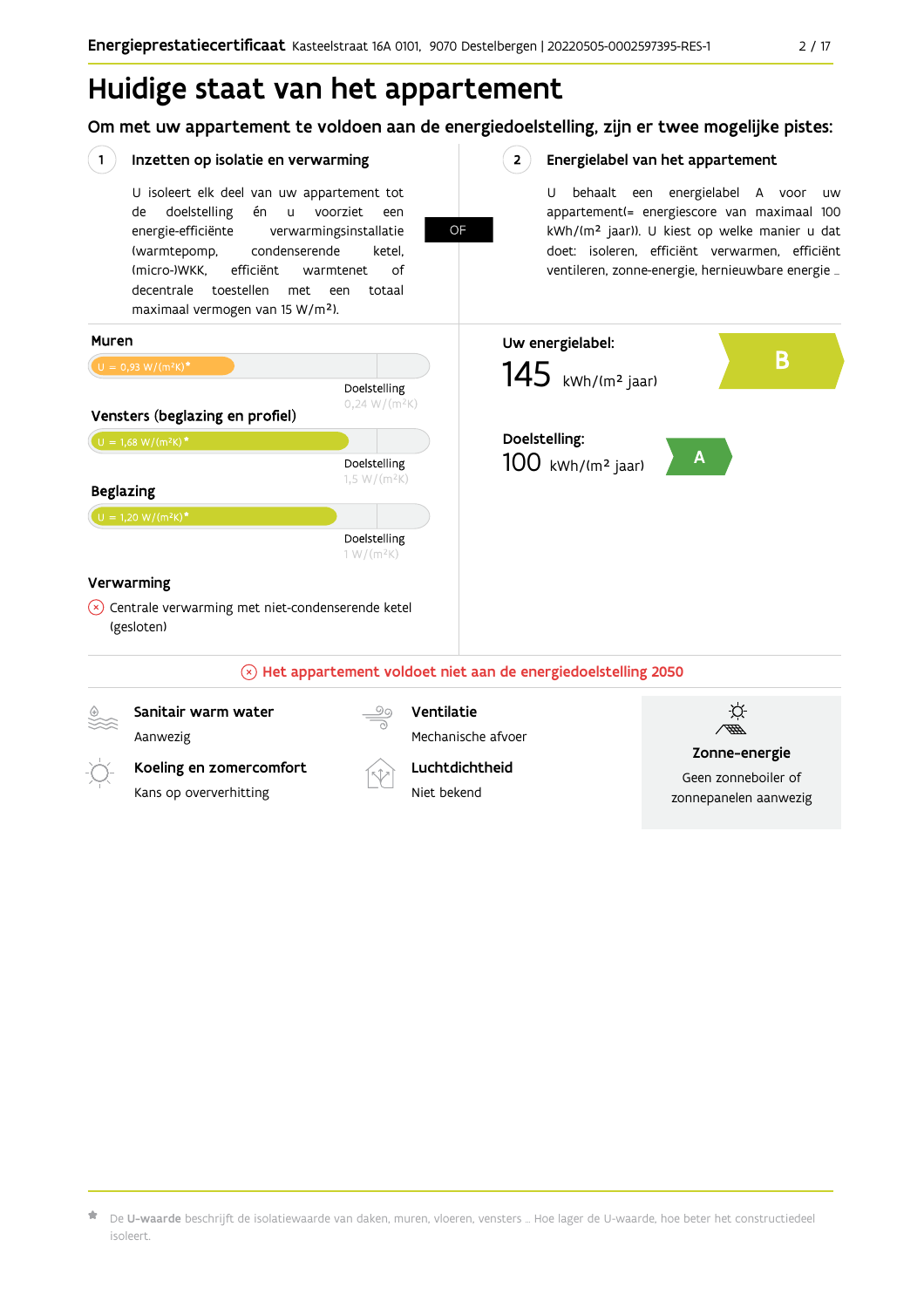# Overzicht aanbevelingen

In deze tabel vindt u aanbevelingen om uw appartement energiezuiniger te maken. De aanbevelingen zijn gebaseerd op piste 1. Kunt u ze niet allemaal uitvoeren, dan helpen ze u ook om via piste 2 de doelstelling te halen. Vraag advies aan een specialist voordat u met de renovatiewerken start.

De volgorde in deze tabel is automatisch bepaald en is niet noodzakelijk de juiste volgorde om aan de slag te gaan. Het is louter een eerste indicatie op basis van de energieprestatie.

|                          | <b>HUIDIGE SITUATIE</b>                                                                                                                                                                           | <b>AANBEVELING</b>                                                                                                             |
|--------------------------|---------------------------------------------------------------------------------------------------------------------------------------------------------------------------------------------------|--------------------------------------------------------------------------------------------------------------------------------|
|                          | Muur<br>59 m <sup>2</sup> van de muren is vermoedelijk te<br>weinig geïsoleerd.                                                                                                                   | Plaats bijkomende isolatie.                                                                                                    |
|                          | Verwarming<br>100% van het appartement wordt verwarmd Vervang de inefficiënte opwekker(s).<br>met een niet-condenserende ketel.                                                                   |                                                                                                                                |
|                          | Zonneboiler<br>Er is geen zonneboiler aanwezig.                                                                                                                                                   | Onderzoek de mogelijkheid om een zonneboiler te plaatsen.<br>Raadpleeg hiervoor de zonnekaart of vraag raad aan een<br>vakman. |
|                          | Zonnepanelen<br>Er zijn geen zonnepanelen aanwezig.                                                                                                                                               | Onderzoek de mogelijkheid om zonnepanelen te plaatsen.<br>Raadpleeg hiervoor de zonnekaart of vraag raad aan een<br>vakman.    |
|                          | <b>Vensters</b><br>24 m <sup>2</sup> van de vensters heeft<br>hoogrendementsbeglazing (geplaatst na<br>2000). Dat is redelijk energiezuinig, maar<br>voldoet nog niet aan de energiedoelstelling. | Als u de beglazing vervangt, zorg dan dat deze voldoet aan<br>de energiedoelstelling.                                          |
| Energetisch niet in orde | • Zonne-energie<br>• Energetisch redelijk in orde                                                                                                                                                 |                                                                                                                                |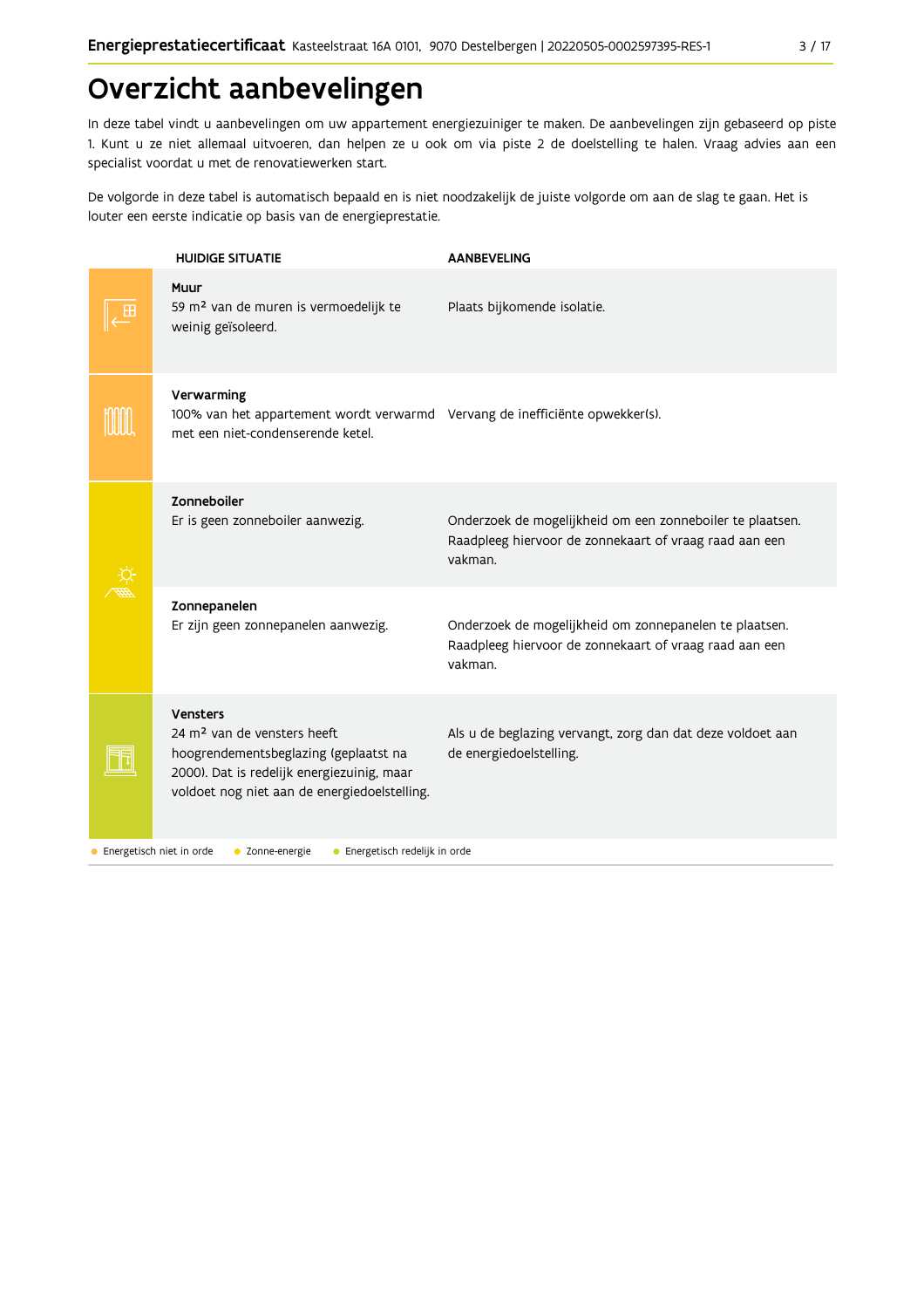#### Energielabel na uitvoering van de aanbevelingen

Als u beslist om uw appartement stapsgewijs te renoveren in de hierboven gesuggereerde volgorde, geeft de onderstaande energieschaal een overzicht van waar uw appartement zich na elke stap zal bevinden op de energieschaal. Verandert u de volgorde, dan verandert ook de impact van elke maatregel. Dat kan hier niet weergegeven worden.

Bij de plaatsing van een installatie op zonne-energie zal het energielabel nog verder verbeteren.



### Aandachtspunten

Hou rekening met de volgende aspecten als u uw appartement energiezuinig en comfortabeler wilt maken.

Luchtdichtheid: De luchtdichtheid van uw appartement is niet gemeten. Een goede luchtdichtheid is nodig om de warmte niet via spleten en kieren te laten ontsnappen. Let er bij de renovatie op dat de werken luchtdicht uitgevoerd worden. U kunt nadien de luchtdichtheid laten meten om eventueel overblijvende lekken op te sporen en uw energielabel mogelijk nog te verbeteren.

Ventilatie: Uw appartement beschikt over een collectief systeem met mechanische afvoer. Bekijk of vraagsturing mogelijk is. Bij vraagsturing wordt er lucht toe- en afgevoerd als dat nodig is. Zo bespaart u energie.

Koeling en zomercomfort: Uw appartement heeft kans op oververhitting. Overweeg buitenzonwering om de zon zoveel mogelijk buiten te houden tijdens de zomer. Vermijd de plaatsing van een koelinstallatie, want die verbruikt veel energie.



Sanitair warm water: Uw appartement beschikt niet over een zonneboiler. Overweeg de plaatsing van een zonneboiler of warmtepompboiler. Daarmee kunt u energie besparen.

#### Let op!

 $\stackrel{\circ}{\equiv}$ 

 $\left(\begin{array}{c} 1 \end{array}\right)$ 

De aanbevelingen, aandachtspunten en eventuele prijsindicaties op het energieprestatiecertificaat worden standaard gegenereerd op de wijze die de Vlaamse overheid heeft vastgelegd. Laat u bijstaan door een specialist om op basis van de aanbevelingen en aandachtspunten een concreet renovatieplan op te stellen. De energiedeskundige is niet aansprakelijk voor de eventuele schade die ontstaat bij het uitvoeren van de standaard gegenereerde aanbevelingen of aandachtspunten.

#### Meer informatie?

- Voor meer informatie over het energieprestatiecertificaat, gebruiksgedrag, woningkwaliteit ... kunt u terecht op www.energiesparen.be.
- Meer informatie over uw appartement vindt u op uw persoonlijke woningpas. Surf naar woningpas.vlaanderen.be om uw woningpas te bekijken.
- Meer informatie over beter renoveren vindt u op www.energiesparen.be/ikbenoveer.

#### Gegevens energiedeskundige: ALEXANDRE DERONNE 9870 Zulte

EP08628

#### **Premies**

Informatie over energiewinsten, subsidies of andere financiële voordelen vindt u op www.energiesparen.be.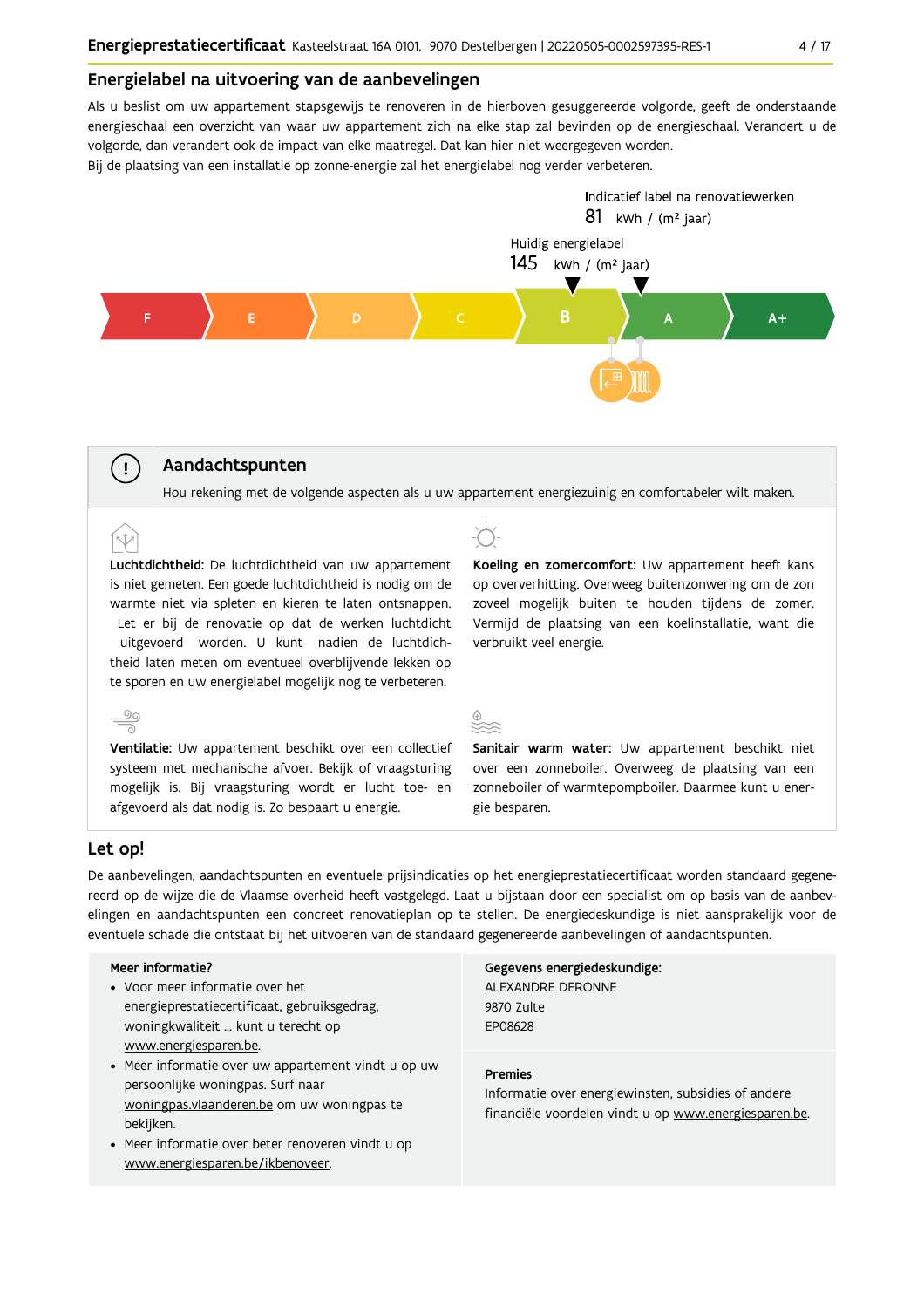### Informatie uit het EPC Gemeenschappelijke Delen

Het energetisch renoveren van uw appartement kunt u vaak niet alleen. Bij een gebouw met meerdere (woon)eenheden moet u mogelijks samen met de mede-eigenaars beslissen over de renovatie van bepaalde delen van het gebouw (ook al hebben sommige delen geen of weinig impact op de energieprestatie van uw appartement).

Hieronder vindt u een verkorte weergave van het 'EPC Gemeenschappelijke Delen' van uw gebouw. Dit overkoepelende EPC beschrijft hoe alle gemeenschappelijke delen van het gebouw energetisch presteren (daken, buitenmuren, vloeren, vensters en deuren van gemeenschappelijke ruimtes, verlichting van gemeenschappelijke circulatieruimtes en eventueel aanwezige collectieve installaties) en welke energetische renovatiewerken aan het gebouw nog nodig zijn.

Meer uitgebreide informatie vindt u in het EPC Gemeenschappelijke Delen.

### Huidige staat

E

Onderstaande informatie heeft enkel betrekking op de elementen die gemeenschappelijk zijn zoals bijvoorbeeld vensters in de traphal, het volledige dak, de gevel etc., en dus niet op de vensters, deuren en individuele installaties van de aparte (woon)eenheden.

| Daken                           |                                                    |               | Verwarming                                |
|---------------------------------|----------------------------------------------------|---------------|-------------------------------------------|
| $U = 0,42 W/(m^2K)$             |                                                    | JUUL          | Geen collectieve installatie aanwezig     |
| Muren                           | <b>Doelstelling:</b> $0,24$ W/(m <sup>2</sup> K)   | ▒             | Sanitair warm water                       |
| $U = 0,90 W/(m^2K)$             |                                                    |               | Geen collectieve installatie aanwezig     |
| Vensters (beglazing en profiel) | <b>Doelstelling:</b> $0,24$ W/(m <sup>2</sup> K)   | $\frac{5}{2}$ | Ventilatie                                |
| $U = 1,92$ W/(m <sup>2</sup> K) |                                                    |               | Mechanische afvoer                        |
|                                 | Doelstelling: $1,5 \text{ W}/(\text{m}^2\text{K})$ |               | Koeling en zomercomfort                   |
| <b>Beglazing</b>                |                                                    |               | Geen collectieve installatie voor koeling |
| $U = 1,22 W/(m^2K)$             |                                                    |               | aanwezig.                                 |
| Vloeren                         | Doelstelling: $1 W/(m^2K)$                         | <b>WW</b>     | Verlichting                               |
| $U = 0,73 W/(m^2K)$             |                                                    |               | Compacte TL-verlichting of spaarlamp      |
|                                 | <b>Doelstelling:</b> $0,24$ W/(m <sup>2</sup> K)   |               | Zonne-energie                             |
|                                 |                                                    |               | Geen zonneboiler of zonnepanelen          |

aanwezig

# Overzicht aanbevelingen

In onderstaande tabel vindt u de aanbevelingen om uw gebouw energiezuiniger te maken.

Let op! De uitvoering van de aanbevelingen met een (\*) zal ook een impact hebben op de energieprestatie van uw appartement.

|          | <b>HUIDIGE SITUATIE</b>                                                                 | <b>AANBEVELING</b>                                        |
|----------|-----------------------------------------------------------------------------------------|-----------------------------------------------------------|
|          | Daken<br>43 m <sup>2</sup> van het dak is te weinig geïsoleerd.                         | Plaats bijkomende isolatie.                               |
| E        | Muren (*)<br>355 m <sup>2</sup> van de muren is (vermoedelijk) te weinig<br>geïsoleerd. | Plaats bijkomende isolatie.                               |
| E        | Vloeren<br>191 m <sup>2</sup> van de vloer is vermoedelijk te weinig<br>geïsoleerd.     | Plaats bijkomende isolatie.                               |
| ⊜<br>ब्र | Verlichting<br>De gemeenschappelijke ruimten worden<br>inefficiënt verlicht.            | Vervang de verlichting door een energiezuinig<br>systeem. |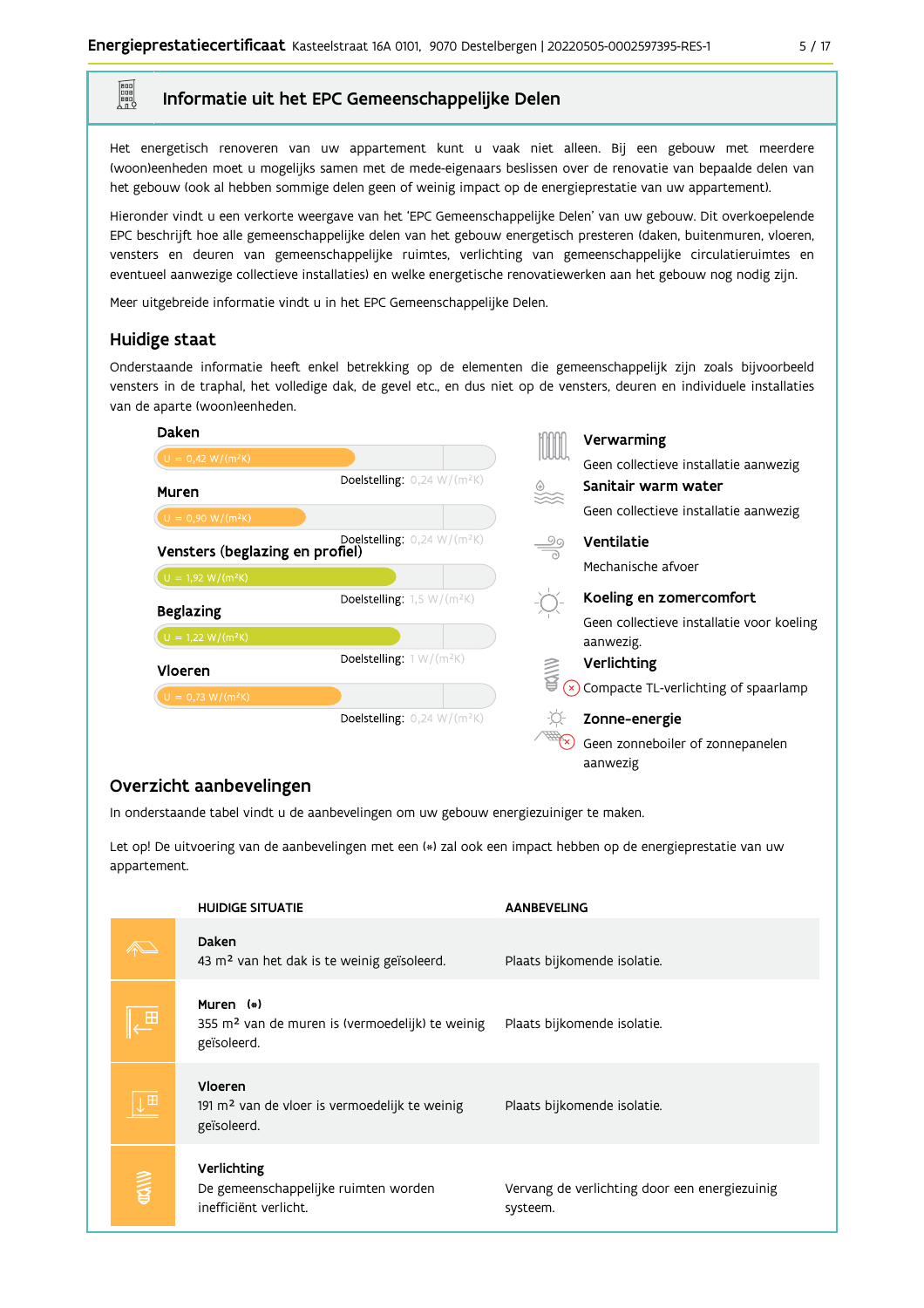|  | Zonne-energie (*)<br>Er is geen installatie op zonne-energie aanwezig.                                                                                                                                                                                                    | Onderzoek de mogelijkheid om zonnepanelen of een<br>zonneboiler te plaatsen.         |
|--|---------------------------------------------------------------------------------------------------------------------------------------------------------------------------------------------------------------------------------------------------------------------------|--------------------------------------------------------------------------------------|
|  | Daken<br>179m <sup>2</sup> van het dak is redelijk goed geïsoleerd,<br>maar voldoet nog niet aan de energiedoelstelling.                                                                                                                                                  | Overweeg bijkomende isolatie te plaatsen.                                            |
|  | <b>Vensters</b><br>16,4 m <sup>2</sup> van de vensters in de gemeenschappelijke<br>ruimtes heeft energiezuinige<br>hoogrendementsbeglazing (geplaatst na 2000). De<br>vensters in de gemeenschappelijke ruimtes<br>voldoen echter nog niet aan de<br>energiedoelstelling. | Als u de vensters vervangt, zorg dan dat deze<br>voldoen aan de energiedoelstelling. |
|  | Muren<br>12 m <sup>2</sup> van de muren is redelijk goed geïsoleerd,<br>maar voldoet nog niet aan de energiedoelstelling.                                                                                                                                                 | Overweeg eventueel om bijkomende isolatie te<br>plaatsen.                            |
|  | Energetisch niet in orde<br>Zonne-energie                                                                                                                                                                                                                                 | • Energetisch redelijk in orde, maar net niet voldoende voor de doelstelling         |

Let op! Het EPC doet geen uitspraak over het al dan niet voldoen aan de Vlaamse Wooncode en evalueert het gebouw uitsluitend op energetisch vlak. De energiedoelstellingen zijn strenger dan de eisen van de Vlaamse Wooncode.

# Meer informatie over het EPC Gemeenschappelijke Delen?

Het EPC Gemeenschappelijke Delen kunt u vinden in uw persoonlijke woningpas (woningpas.vlaanderen.be) of opvragen bij de eigenaar, de VME of de syndicus.

#### Gegevens energiedeskundige:

 $\left(\right.$   $\right.$ 

YANNICK ACHIEL SLOWACK ENERGIE & MILIEUSTUDIEBUREAU SAMSON 9850 Nevele EP12547

Opmaakdatum 21-04-2022 Certificaatnummer 20220421-0002587036-GD-1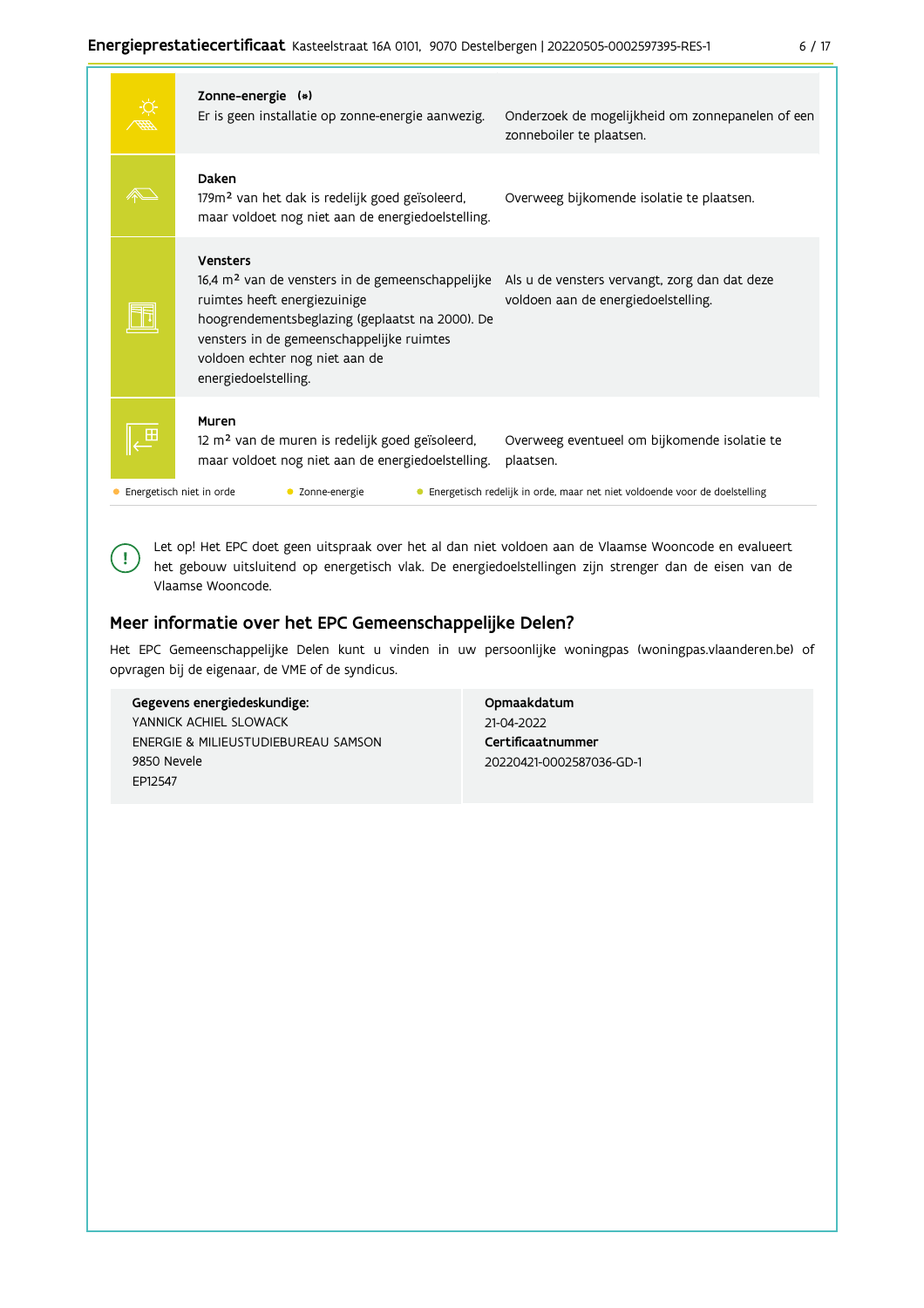# Energieprestatiecertificaat (EPC) in detail

Elk gebouw bestaat uit verschillende onderdelen die met elkaar verbonden zijn. Als u renoveert, kunt u het best al rekening houden met de werken die u later nog gaat uitvoeren.

Dit deel van het energieprestatiecertificaat gaat dieper in op de aanbevelingen van uw appartement. Samen met uw architect of andere vakman kunt u op basis hiervan een renovatieplan opstellen.

### Inhoudstafel

| Daken.                            | 9  |
|-----------------------------------|----|
| Vensters en deuren                | 10 |
| Muren.                            | 12 |
| <b>Vloeren</b>                    | 13 |
| Ruimteverwarming                  | 14 |
| Installaties voor zonne-energie.  | 15 |
| Overige installaties              | 16 |
| Bewijsstukken gebruikt in dit EPC | 17 |
|                                   |    |

### 10 goede redenen om nu al te BENOveren

BENOveren is BEter reNOveren dan gebruikelijk is, met hogere ambities op het vlak van energieprestaties, goed gepland en met deskundig advies, zodat ook latere renovatiestappen haalbaar blijven (zie ook www.energiesparen.be/ikbenoveer). Een geBENOveerd appartement biedt veel voordelen:

| 1. Een lagere energiefactuur                |
|---------------------------------------------|
| 2. Meer comfort                             |
| 3. Een gezonder binnenklimaat               |
| 4. Esthetische meerwaarde                   |
| 5. Financiële meerwaarde                    |
| 6. Nodig voor ons klimaat                   |
| 7. Uw appartement is klaar voor uw oude dag |
| 8. Minder onderhoud                         |
| 9. Vandaag al haalbaar                      |
| 10. De overheid betaalt mee                 |

### Renoveren of slopen: let op voor asbest!

Asbest is een schadelijke stof die nog regelmatig aanwezig is in gebouwen. In veel gevallen kunnen asbesttoepassingen op een eenvoudige en vooral veilige manier verwijderd worden. Deze werken en eventuele bijhorende kosten zijn niet inbegrepen in het EPC. Voor meer informatie over (het herkennen van) asbest en asbestverwijdering kunt u terecht op www.ovam.be.

# Hoe wordt het EPC opgemaakt?

De eigenschappen van uw appartement zijn door de energiedeskundige ingevoerd in software die door de Vlaamse overheid is opgelegd. Als een EPC van de gemeenschappelijke delen van het gebouw beschikbaar is, worden de karakteristieken hiervan in het EPC van uw appartement ingeladen. De energiedeskundige mag zich alleen baseren op zijn vaststellingen tijdens het plaatsbezoek en op bewijsstukken die voldoen aan de voorwaarden die de Vlaamse overheid heeft opgelegd. Op basis van de invoergegevens berekent de software het energielabel en genereert automatisch aanbevelingen en eventueel ook prijsindicaties. Bij onbekende invoergegevens gaat de software uit van veronderstellingen, onder meer op basis van het (ver)bouw- of fabricagejaar. Om zeker te zijn van de werkelijke samenstelling van uw muur, dak of vloer kunt u ervoor kiezen om verder (destructief) onderzoek uit te voeren (losschroeven stopcontact, gaatje boren in een voeg, binnenafwerking tijdelijk verwijderen ...).

Voor meer informatie over de werkwijze, de bewijsstukken en de voorwaarden kunt u terecht op www.energiesparen.be.

De bewijsstukken die gebruikt zijn voor dit EPC, kan u terugvinden op pagina 17.

# **Energiedoelstelling 2050**

De energiedoelstelling van de Vlaamse Regering is om tegen 2050 alle woningen en appartementen in Vlaanderen minstens even energiezuinig te maken als een energetisch performante nieuwbouwwoning van 2017.

Ten tijde van de opmaak van dit EPC is het nog niet verplicht om aan die energiedoelstelling te voldoen. Denk echter vooruit! Hou nu al zo veel mogelijk rekening met die energiedoelstelling en streef zelfs naar beter.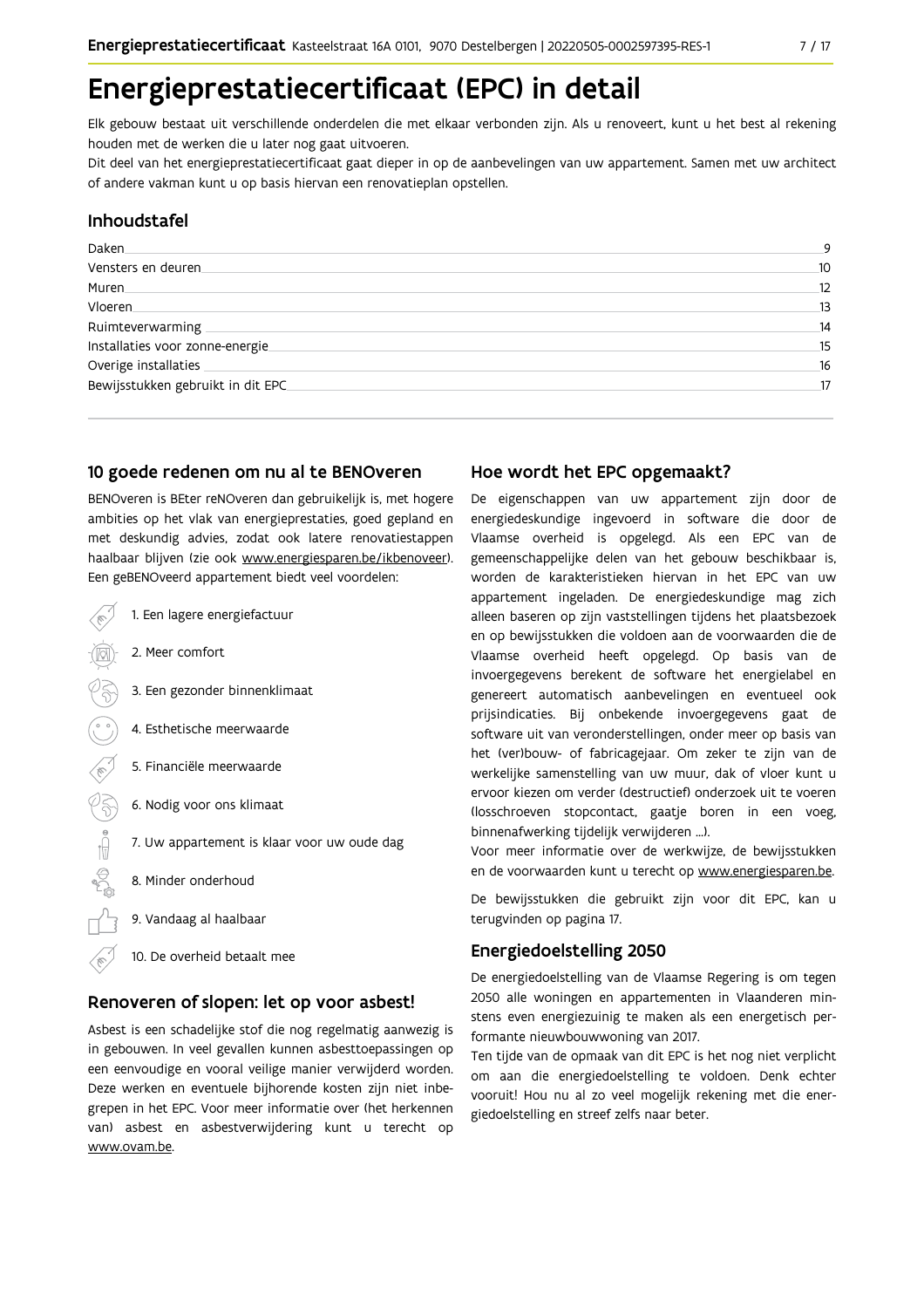# Algemene gegevens

| Gebouw id / Gebouweenheid id                                | 9995330 / 9998197      |
|-------------------------------------------------------------|------------------------|
| Datum plaatsbezoek                                          | 23/04/2022             |
| Referentiejaar bouw                                         | 2004                   |
| Beschermd volume (m <sup>3</sup> )                          | 271                    |
| Ruimten niet opgenomen in het beschermd volume              | Geen                   |
| Bruikbare vloeroppervlakte (m <sup>2</sup> )                | 98                     |
| Verliesoppervlakte (m <sup>2</sup> )                        | 83                     |
| Infiltratiedebiet $(m^3/(m^2h))$                            | Onbekend               |
| Thermische massa                                            | Half zwaar/matig zwaar |
| Open haard(en) voor hout aanwezig                           | Neen                   |
| Niet-residentiële bestemming                                | Geen                   |
| Ligging van de eenheid in het gebouw                        | 1ste verdiep links     |
| Berekende energiescore (kWh/(m <sup>2</sup> jaar))          | 145                    |
| Karakteristiek jaarlijks primair energieverbruik (kWh/jaar) | 14.226                 |
| CO <sub>2</sub> -emissie (kg/jaar)                          | 2.801                  |
| Indicatief S-peil                                           | 68                     |
| Gemiddelde U-waarde gebouwschil (W/(m <sup>2</sup> K))      | 1,15                   |
| Gemiddeld installatierendement verwarming (%)               | 68                     |

# Verklarende woordenlijst

| beschermd volume                                    | Het volume van alle ruimten die men wenst te beschermen tegen warmteverlies naar<br>buiten, de grond en aangrenzende onverwarmde ruimten.                                                                                                                                      |
|-----------------------------------------------------|--------------------------------------------------------------------------------------------------------------------------------------------------------------------------------------------------------------------------------------------------------------------------------|
| bruikbare vloeroppervlakte                          | De vloeroppervlakte binnen het beschermd volume die beloopbaar en toegankelijk is.                                                                                                                                                                                             |
| U-waarde                                            | De U-waarde beschrijft de isolatiewaarde van daken, muren, vensters  Hoe lager de<br>U-waarde, hoe beter de constructie isoleert.                                                                                                                                              |
| R-waarde                                            | De warmteweerstand van een materiaallaag. Hoe groter de R-waarde, hoe beter de<br>materiaallaag isoleert.                                                                                                                                                                      |
| lambdawaarde                                        | De warmtegeleidbaarheid van een materiaal. Hoe lager de lambdawaarde, hoe beter<br>het materiaal isoleert.                                                                                                                                                                     |
| karakteristiek jaarlijks primair<br>energieverbruik | De berekende hoeveelheid primaire energie die gedurende één jaar nodig is voor de<br>verwarming, de aanmaak van sanitair warm water, de ventilatie en de koeling van een<br>appartement. Eventuele bijdragen van zonneboilers en zonnepanelen worden in<br>mindering gebracht. |
| berekende energiescore                              | Een maat voor de totale energieprestatie van een appartement. De berekende<br>energiescore is gelijk aan het karakteristiek jaarlijks primair energieverbuik, gedeeld<br>door de bruikbare vloeroppervlakte.                                                                   |
| S-peil                                              | Een maat voor de energieprestatie van de gebouwschil van een appartement. Het<br>S-peil houdt rekening met de isolatie, de luchtdichtheid, de oriëntatie, de<br>zonnewinsten en de vormefficiëntie. Hoe lager het S-peil, hoe energie-efficiënter de<br>gebouwschil.           |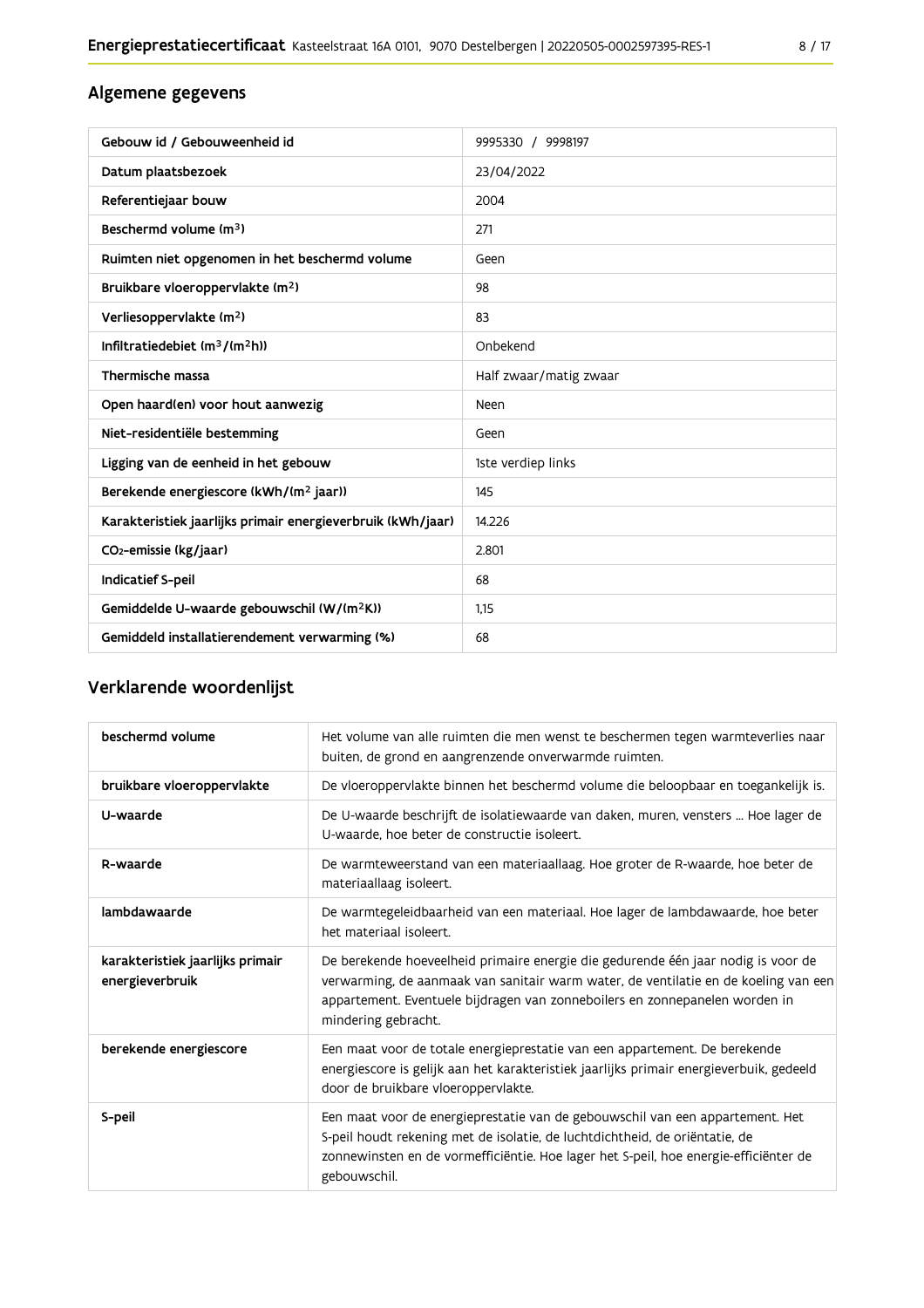# **Daken**

# Technische fiche daken

Indien u werken plant, laat u dan bijstaan door een architect, aannemer of vakman voor deskundig advies en een goede uitvoering van de werken. Onderstaande gegevens zijn de invoergegevens van de energiedeskundige. Hiermee kunt u uw potentiële vakman inlichten over de huidige energetische toestand van uw appartement.



### Legende

a dak niet in riet of cellenbeton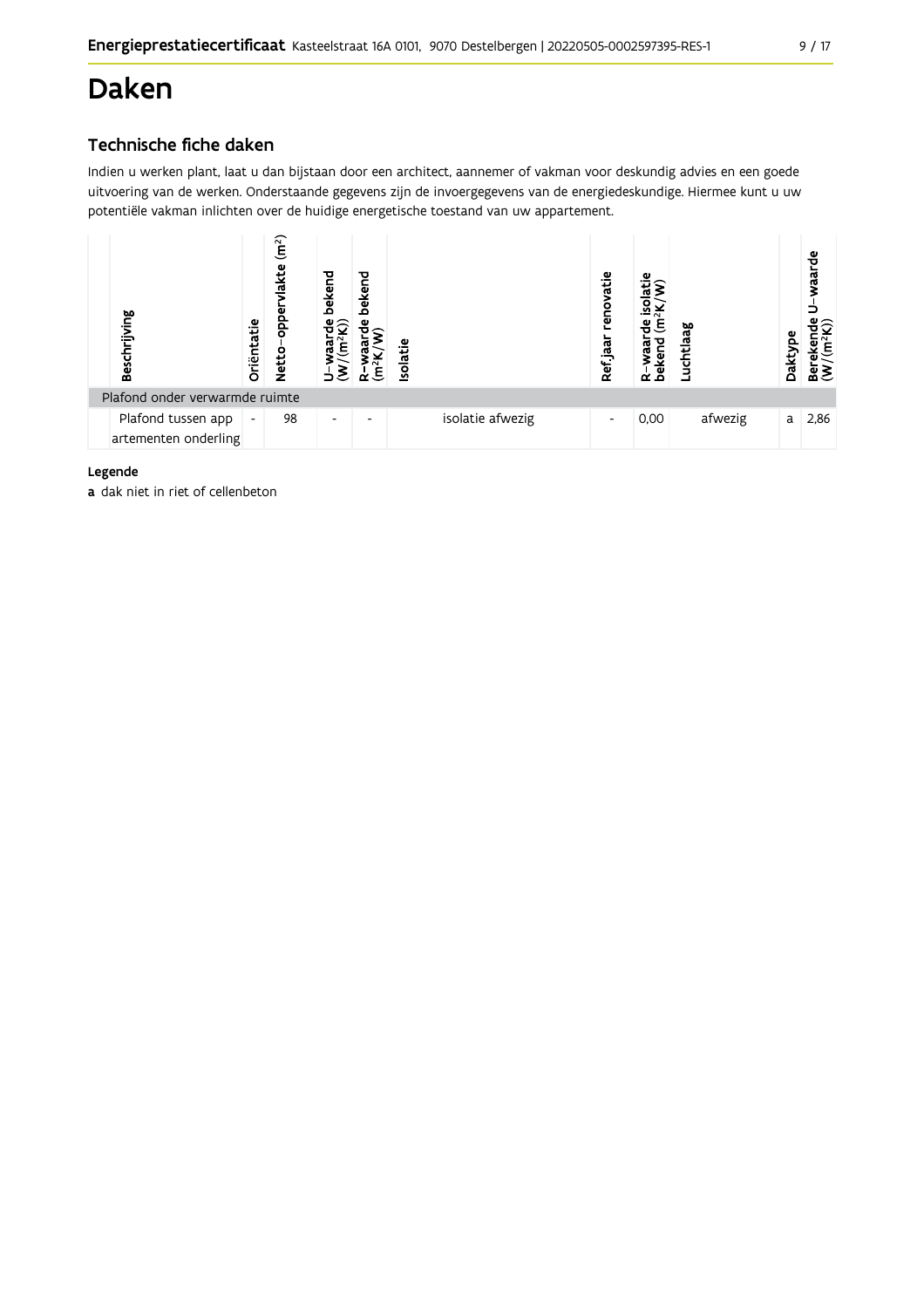# Vensters en deuren

Vensters

FF

24 m<sup>2</sup> van de vensters heeft hoogrendementsbeglazing (geplaatst na 2000). Dat is redelijk energiezuinig, maar voldoet nog niet aan de energiedoelstelling. Als u de beglazing vervangt, zorg dan dat deze voldoet aan de energiedoelstelling.

De kwaliteit van zowel de beglazing als de profielen bepaalt de energieprestatie van uw vensters. Kies altijd voor dubbele hoogrendementsbeglazing of drievoudige beglazing met een U-waarde van maximaal 1,0 W/(m<sup>2</sup>K). Bij de renovatie van vensters kunt u het best streven naar een U-waarde van maximaal 1,5 W/(m<sup>2</sup>K) voor de vensters (glas + profielen). Naast de vensters in de gevel verdienen ook dakvlakvensters, koepels, lichtstraten, polycarbonaatplaten en glasbouwstenen de nodige aandacht.

Hoogstwaarschijnlijk vervangt u uw buitenschrijnwerk maar één keer. Kies daarom meteen voor de meest energie-efficiënte oplossing.

### Technische fiche van de vensters

Indien u werken plant, laat u dan bijstaan door een architect, aannemer of vakman voor deskundig advies en een goede uitvoering van de werken. Onderstaande gegevens zijn de invoergegevens van de energiedeskundige. Hiermee kunt u uw potentiële vakman inlichten over de huidige energetische toestand van uw appartement.

|           | Beschrijving    | Oriëntatie | Helling   | Oppervlakte (m <sup>2</sup> ) | bekend<br>$U$ –waarde l $(W/(m^2K))$ | <b>Beglazing</b>    | Buitenzonwering          | Profiel    | Berekende U-waarde<br>(W/(m <sup>2</sup> K)) |
|-----------|-----------------|------------|-----------|-------------------------------|--------------------------------------|---------------------|--------------------------|------------|----------------------------------------------|
|           | In voorgevel    |            |           |                               |                                      |                     |                          |            |                                              |
| ●         | Voorgevel-GL3   | W          | verticaal | 1,2                           | $\overline{\phantom{a}}$             | HR-glas b<br>$HR++$ |                          | kunst>2000 | 1,68                                         |
| $\bullet$ | Voorgevel-GL2   | W          | verticaal | 8,7                           | $\qquad \qquad \blacksquare$         | HR-glas b<br>$HR++$ |                          | kunst>2000 | 1,68                                         |
| ٠         | Voorgevel-GL1   | W          | verticaal | 2,1                           | $\overline{\phantom{a}}$             | HR-glas b<br>$HR++$ | $\overline{\phantom{a}}$ | kunst>2000 | 1.68                                         |
|           | In achtergevel  |            |           |                               |                                      |                     |                          |            |                                              |
| $\bullet$ | Achtergevel-GL2 | $\circ$    | verticaal | 1                             | $\overline{\phantom{a}}$             | HR-glas b<br>$HR++$ |                          | kunst>2000 | 1,68                                         |
| $\bullet$ | Achtergevel-GL1 | $\circ$    | verticaal | 6,9                           | $\overline{\phantom{a}}$             | HR-glas b<br>$HR++$ |                          | kunst>2000 | 1.68                                         |
|           | In linkergevel  |            |           |                               |                                      |                     |                          |            |                                              |
| $\bullet$ | Linkergevel-GL2 | N          | verticaal | 2,1                           | $\overline{\phantom{a}}$             | HR-glas b<br>$HR++$ |                          | kunst>2000 | 1.68                                         |
| $\bullet$ | Linkergevel-GL1 | N          | verticaal | 1,8                           | $\overline{\phantom{a}}$             | HR-glas b<br>$HR++$ |                          | kunst>2000 | 1.68                                         |

#### Legende glastypes

HR-glas b

Hoogrendementsglas bouwjaar >= 2000

Legende profieltypes

kunst>2000 Kunststof profiel, 2 of meer kamers ≥2000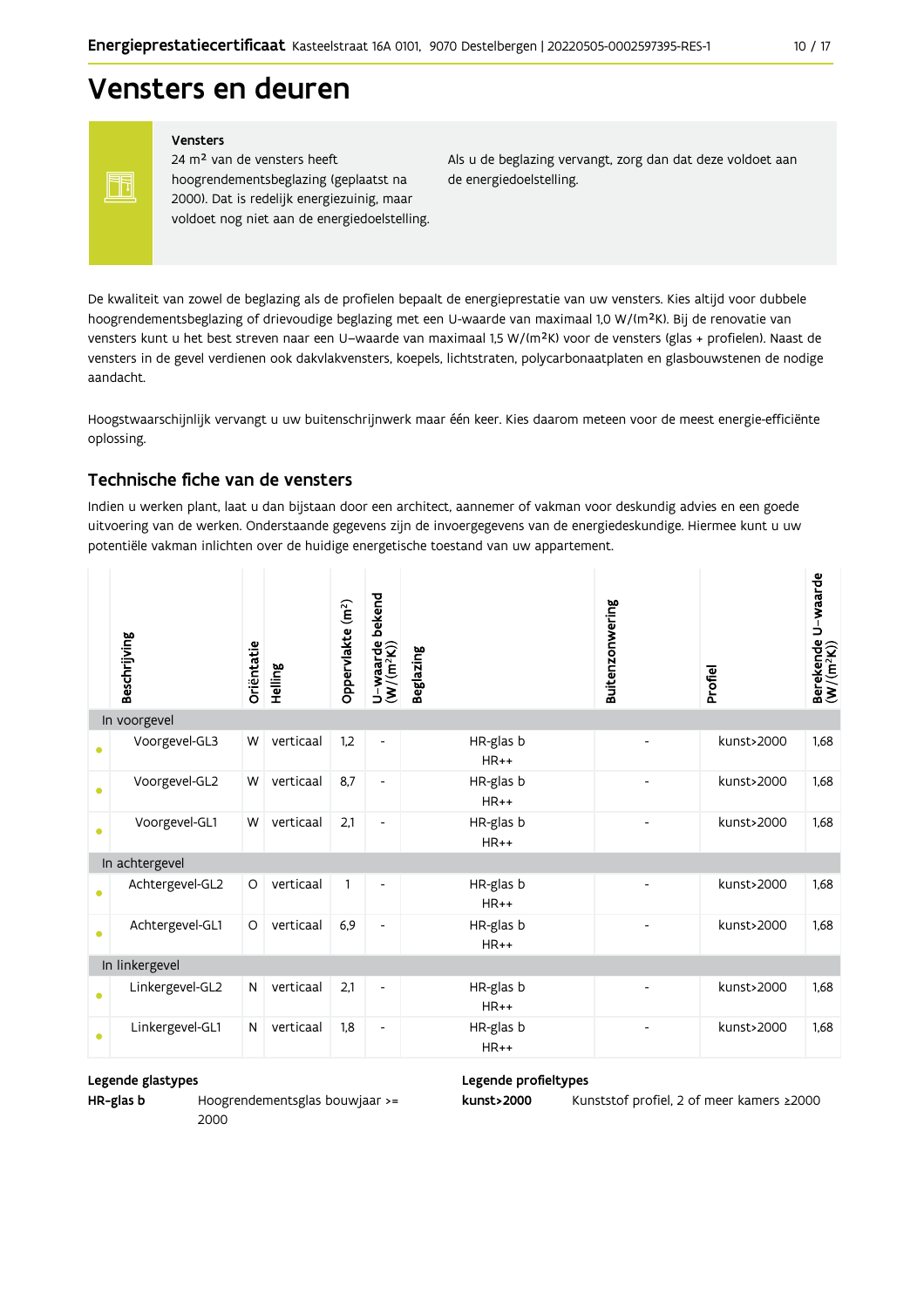### Technische fiche van de deuren, poorten en panelen

Indien u werken plant, laat u dan bijstaan door een architect, aannemer of vakman voor deskundig advies en een goede uitvoering van de werken. Onderstaande gegevens zijn de invoergegevens van de energiedeskundige. Hiermee kunt u uw potentiële vakman inlichten over de huidige energetische toestand van uw appartement.



Legende deur/paneeltypes

**b** deur/paneel niet in metaal

Legende profieltypes

hout Houten profiel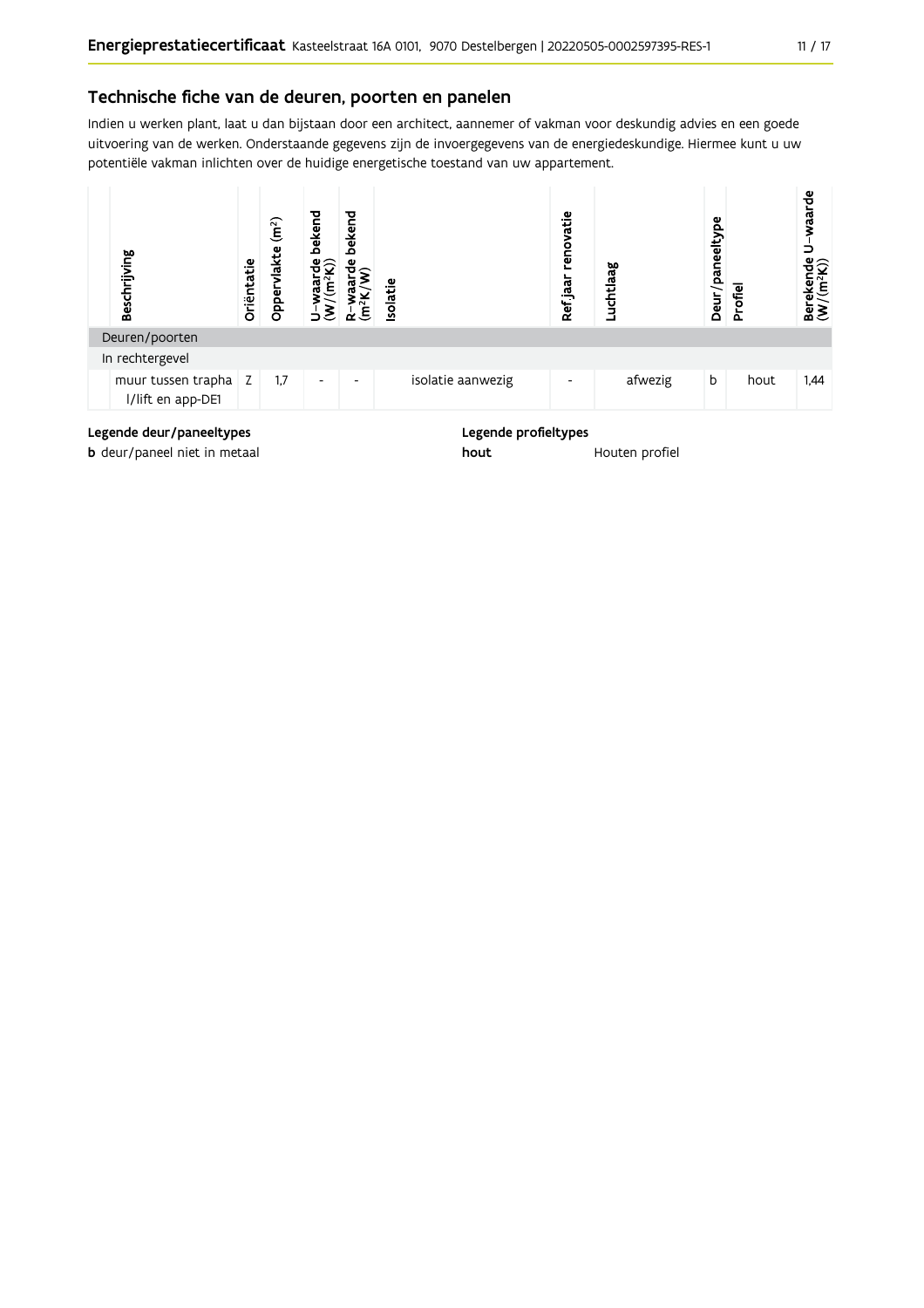# **Muren**



#### Muur 59 m<sup>2</sup> van de muren is vermoedelijk te weinig geïsoleerd.

Plaats bijkomende isolatie.

Bij de isolatie van de muren kunt u het best streven naar een U-waarde van maximaal 0,24 W/(m<sup>2</sup>K). Dat komt overeen met een isolatielaag van ongeveer 14 cm minerale wol, EPS of XPS ( $\lambda$ <sub>d</sub> = 0,035 W/(mK)) of 10 cm PUR of PIR ( $\lambda$ <sub>d</sub> = 0,023 W/(mK)). Als u de isolatie tussen regelwerk plaatst, breng dan minstens 6 cm extra isolatie aan.

Hoogstwaarschijnlijk renoveert u uw muren maar één keer grondig. Isoleer daarom meteen maximaal. De energiedoelstelling van 0,24 W/(m<sup>2</sup>K) vormt de basis, maar u kunt altijd streven naar beter.

# Technische fiche van de muren

Indien u werken plant, laat u dan bijstaan door een architect, aannemer of vakman voor deskundig advies en een goede uitvoering van de werken. Onderstaande gegevens zijn de invoergegevens van de energiedeskundige. Hiermee kunt u uw potentiële vakman inlichten over de huidige energetische toestand van uw appartement.

| Beschrijving                          | Oriëntatie | Netto-oppervlakte (m <sup>2</sup> ) | Diepte onder maaiveld (m) | U-waarde bekend (W/(m <sup>2</sup> K)) | R-waarde bekend (m <sup>2</sup> K/W) | <b>Isolatie</b> |                   | Ref.jaar renovatie       | Luchtlaag | Muurtype | Berekende U-waarde<br>(W/(m <sup>2</sup> K)) |
|---------------------------------------|------------|-------------------------------------|---------------------------|----------------------------------------|--------------------------------------|-----------------|-------------------|--------------------------|-----------|----------|----------------------------------------------|
| Buitenmuur                            |            |                                     |                           |                                        |                                      |                 |                   |                          |           |          |                                              |
| Voorgevel                             |            |                                     |                           |                                        |                                      |                 |                   |                          |           |          |                                              |
| Voorgevel                             | W          | 10,3                                | ÷                         |                                        |                                      |                 | isolatie onbekend | $\overline{\phantom{a}}$ | onbekend  | a l      | 0,93                                         |
| Achtergevel                           |            |                                     |                           |                                        |                                      |                 |                   |                          |           |          |                                              |
| Achtergevel                           | O          | 17,2                                | Ĭ.                        |                                        |                                      |                 | isolatie onbekend | $\overline{\phantom{a}}$ | onbekend  | a        | 0,93                                         |
| Linkergevel                           |            |                                     |                           |                                        |                                      |                 |                   |                          |           |          |                                              |
| Linkergevel                           | ${\sf N}$  | 31                                  |                           |                                        |                                      |                 | isolatie onbekend | $\overline{\phantom{a}}$ | onbekend  | a        | 0,93                                         |
| Muur in contact met verwarmde ruimte  |            |                                     |                           |                                        |                                      |                 |                   |                          |           |          |                                              |
| Voorgevel                             |            |                                     |                           |                                        |                                      |                 |                   |                          |           |          |                                              |
| Binnenmuur tussen<br>appartement en   | W          | 2.7                                 | Ĭ.                        | $\overline{\phantom{a}}$               |                                      |                 | isolatie afwezig  | $\blacksquare$           | afwezig   | a        | 1,92                                         |
| traphal                               |            |                                     |                           |                                        |                                      |                 |                   |                          |           |          |                                              |
| Rechtergevel                          |            |                                     |                           |                                        |                                      |                 |                   |                          |           |          |                                              |
| muur tussen trapha Z<br>I/lift en app |            | 25                                  | $\overline{a}$            | $\overline{a}$                         |                                      |                 | isolatie onbekend | $\overline{\phantom{a}}$ | onbekend  | a        | 1,92                                         |
| muur tussen 2 app                     | Z          | 8,1                                 | $\overline{\phantom{a}}$  | $\overline{\phantom{a}}$               |                                      |                 | isolatie onbekend | $\overline{\phantom{a}}$ | afwezig   | a        | 1,92                                         |
|                                       |            |                                     |                           |                                        |                                      |                 |                   |                          |           |          |                                              |

#### Legende

a muur niet in isolerende snelbouwsteen of cellenbeton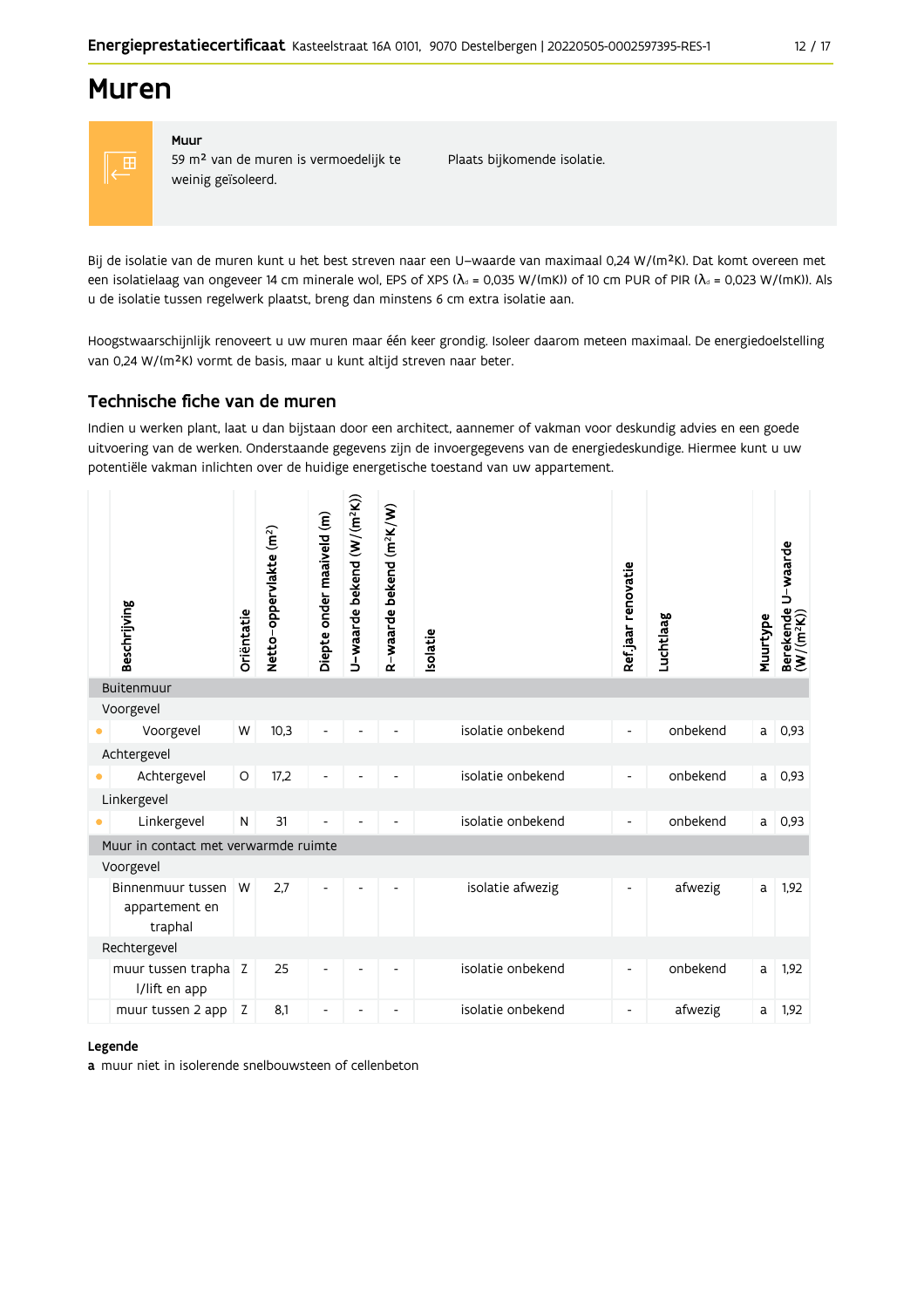# Vloeren

# Technische fiche van de vloeren

Indien u werken plant, laat u dan bijstaan door een architect, aannemer of vakman voor deskundig advies en een goede uitvoering van de werken. Onderstaande gegevens zijn de invoergegevens van de energiedeskundige. Hiermee kunt u uw potentiële vakman inlichten over de huidige energetische toestand van uw appartement.



Legende

a vloer niet in cellenbeton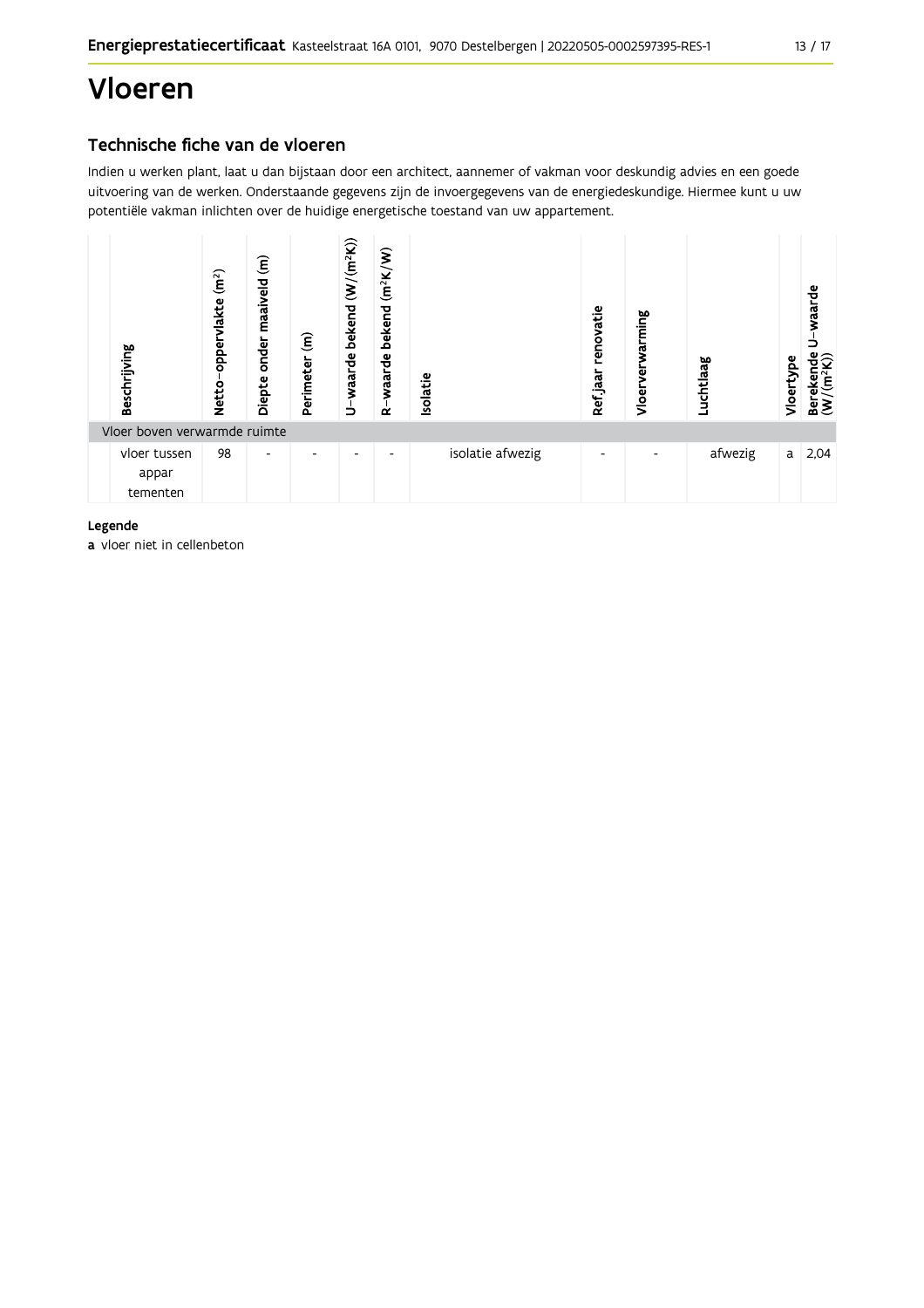# Ruimteverwarming

**MM** 

#### Verwarming

100% van het appartement wordt verwarmd Vervang de inefficiënte opwekker(s). met een niet-condenserende ketel.

Bij de renovatie van uw verwarmingsinstallatie kunt u het best kiezen voor een energiezuinig systeem. Gebruik zo veel mogelijk hernieuwbare energiebronnen.

### Technische fiche van de ruimteverwarming

Indien u werken plant, laat u dan bijstaan door een architect, aannemer of vakman voor deskundig advies en een goede uitvoering van de werken. Onderstaande gegevens zijn de invoergegevens van de energiedeskundige. Hiermee kunt u uw potentiële vakman inlichten over de huidige energetische toestand van uw appartement.

### Installaties met één opwekker

|                                 | RV1                                    |  |  |
|---------------------------------|----------------------------------------|--|--|
|                                 | $\circledR$                            |  |  |
| Omschrijving                    | $\overline{a}$                         |  |  |
| <b>Type verwarming</b>          | centraal                               |  |  |
| Aandeel in volume (%)           | 100%                                   |  |  |
| Installatierendement (%)        | 68%                                    |  |  |
| Aantal opwekkers                | $\mathbf{1}$                           |  |  |
| Opwekking                       |                                        |  |  |
|                                 | $\circledcirc$                         |  |  |
| Type opwekker                   | individueel                            |  |  |
| Energiedrager                   | gas                                    |  |  |
| Soort opwekker(s)               | niet-condenserende<br>ketel (gesloten) |  |  |
| Bron/afgiftemedium              | $\overline{a}$                         |  |  |
| Vermogen (kW)                   | $\overline{a}$                         |  |  |
| Elektrisch vermogen WKK<br>(kW) | $\overline{\phantom{a}}$               |  |  |
| Aantal (woon)eenheden           | $\overline{\phantom{a}}$               |  |  |
| Rendement                       | $\overline{a}$                         |  |  |
| Referentiejaar fabricage        | $\overline{a}$                         |  |  |
| Labels                          | HR+, CE                                |  |  |
| Locatie                         | binnen beschermd<br>volume             |  |  |
| Distributie                     |                                        |  |  |
| <b>Externe stookplaats</b>      | nee                                    |  |  |
| Ongeïsoleerde leidingen (m)     | Om ≤ lengte ≤ 2m                       |  |  |
| Ongeïsoleerde combilus (m)      | $\overline{a}$                         |  |  |
| Aantal (woon)eenheden op        | $\qquad \qquad \blacksquare$           |  |  |
| combilus                        |                                        |  |  |
| Afgifte & regeling              |                                        |  |  |
| Type afgifte                    | radiatoren/convectoren                 |  |  |
| Regeling                        | pompregeling<br>thermostatische        |  |  |
|                                 | radiatorkranen                         |  |  |
|                                 | kamerthermostaat                       |  |  |
|                                 | buitenvoeler                           |  |  |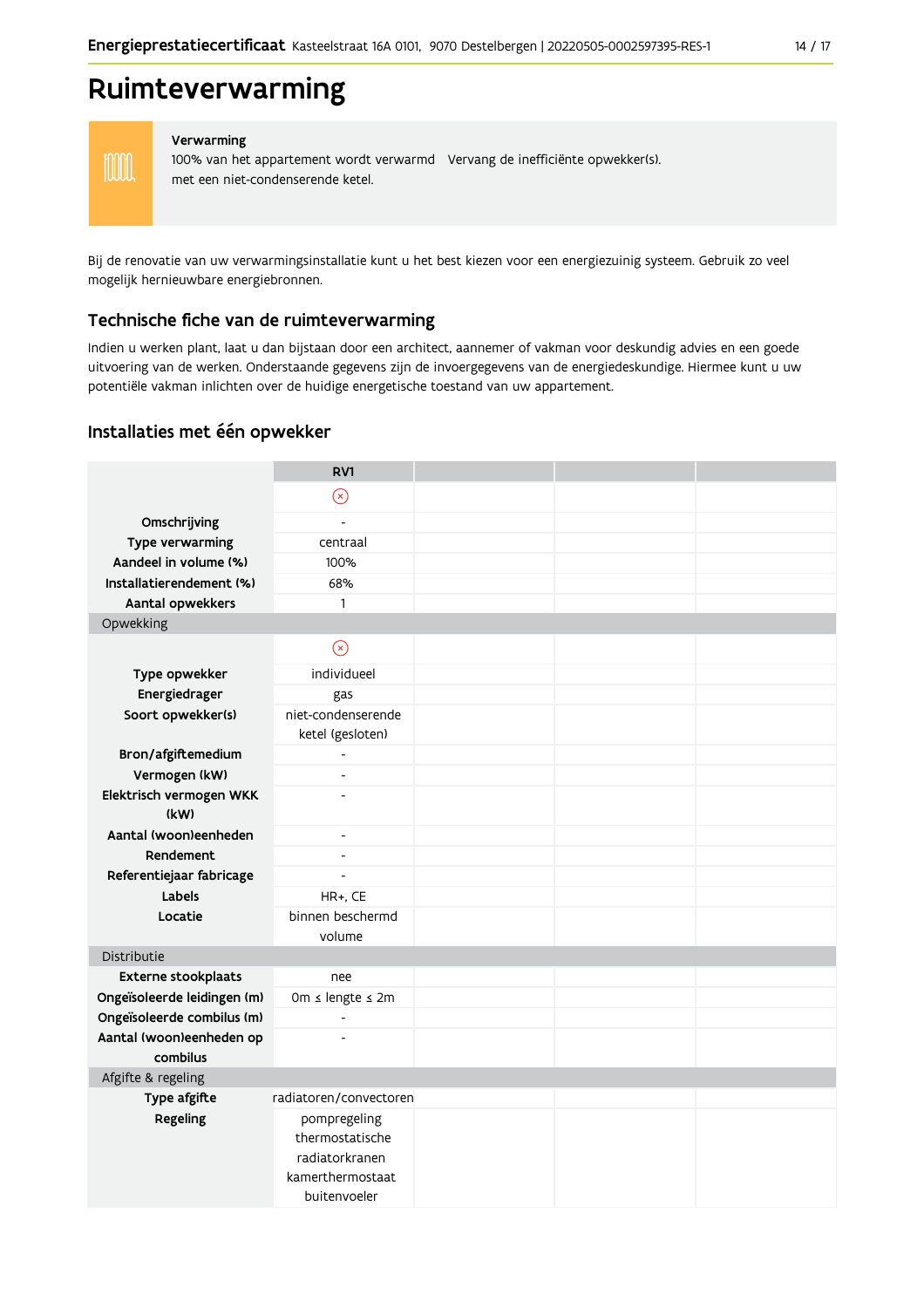# Installaties voor zonne-energie



#### Zonneboiler

Er is geen zonneboiler aanwezig.

Onderzoek de mogelijkheid om een zonneboiler te plaatsen. Raadpleeg hiervoor de zonnekaart of vraag raad aan een vakman.

Zonnepanelen Er zijn geen zonnepanelen aanwezig.

Onderzoek de mogelijkheid om zonnepanelen te plaatsen. Raadpleeg hiervoor de zonnekaart of vraag raad aan een vakman.

De zonnekaart berekent automatisch het zonnepotentieel voor uw gebouw en geeft een indicatie van het aantal zonnepanelen of zonnecollectoren dat u op het dak zou kunnen plaatsen.

Let op: de zonnekaart gaat uit van het elektriciteits- en watergebruik van een standaardgezin. Hou er bij de bepaling van de grootte van de te plaatsen installatie rekening mee dat het elektriciteits- en watergebruik van uw gebouw kan afwijken.

Voor meer informatie over de berekening van het zonnepotentieel kunt u terecht op de zonnekaart via www.energiesparen.be/zonnekaart.

### Technische fiche van de installaties op zonne-energie

Geen installaties op zonne-energie aanwezig.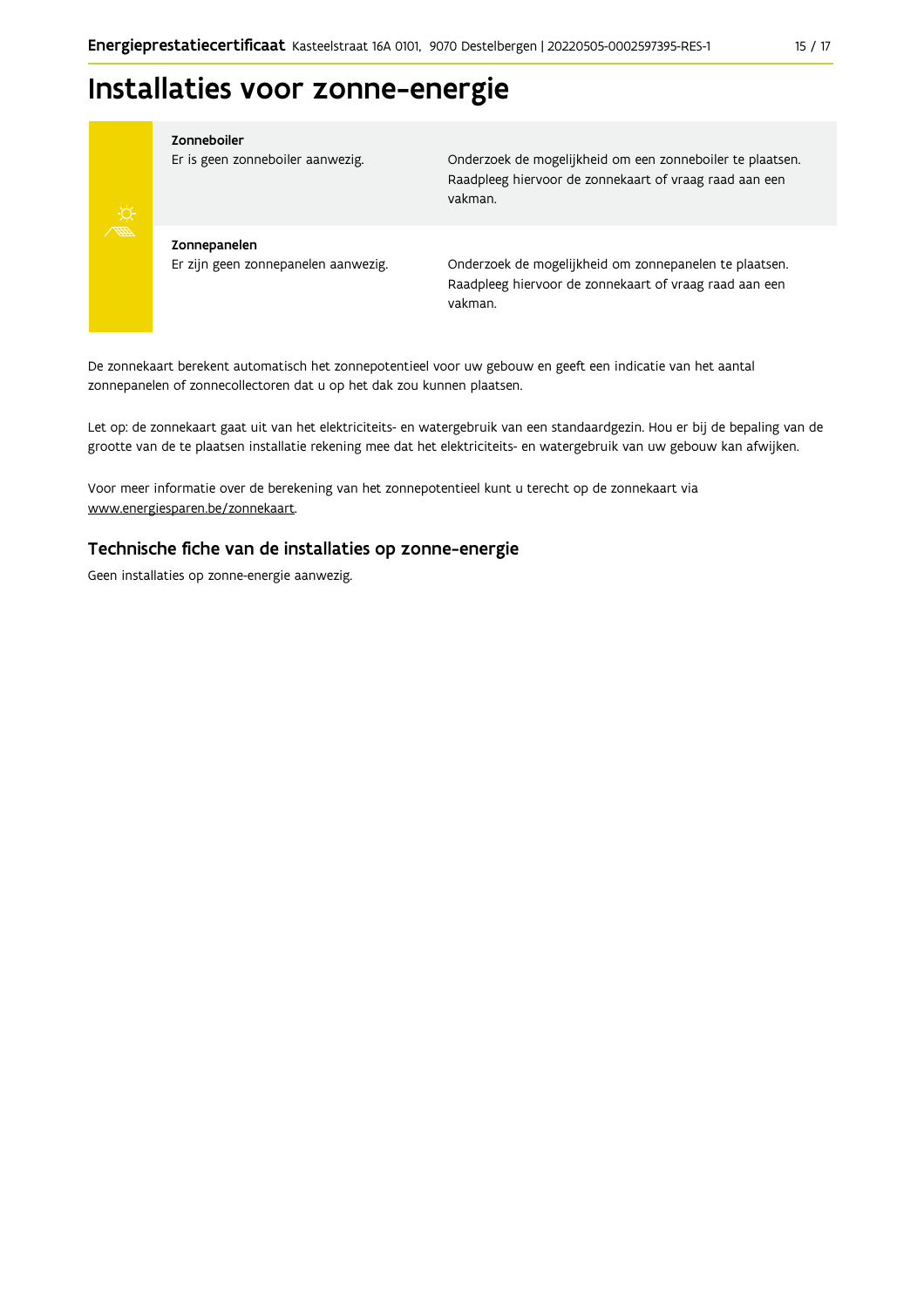# Overige installaties

### Sanitair warm water



Uw appartement beschikt niet over een zonneboiler. Overweeg de plaatsing van een zonneboiler of warmtepompboiler. Daarmee kunt u energie besparen.

|                                    | SWW1                     |  |  |  |
|------------------------------------|--------------------------|--|--|--|
| <b>Bestemming</b>                  | keuken en badkamer       |  |  |  |
| Opwekking                          |                          |  |  |  |
| Soort                              | individueel              |  |  |  |
| Gekoppeld aan ruimteverwarming     | ja, aan rv1              |  |  |  |
| Energiedrager                      |                          |  |  |  |
| Type toestel                       | $\blacksquare$           |  |  |  |
| Referentiejaar fabricage           | $\overline{\phantom{a}}$ |  |  |  |
| Energielabel                       |                          |  |  |  |
| Opslag                             |                          |  |  |  |
| Aantal voorraadvaten               | $\circ$                  |  |  |  |
| Aantal (woon)eenheden              |                          |  |  |  |
| Volume (I)                         | $\overline{\phantom{0}}$ |  |  |  |
| Omtrek (m)                         |                          |  |  |  |
| Hoogte (m)                         |                          |  |  |  |
| Isolatie                           | $\overline{\phantom{a}}$ |  |  |  |
| Label                              | ۰                        |  |  |  |
| Opwekker en voorraadvat één geheel |                          |  |  |  |
| Distributie                        |                          |  |  |  |
| Type leidingen                     | gewone leidingen         |  |  |  |
| Lengte leidingen (m)               | $\leq$ 5m                |  |  |  |
| Isolatie leidingen                 |                          |  |  |  |
| Aantal (woon)eenheden op leidingen |                          |  |  |  |

### Ventilatie

Uw appartement beschikt over een collectief systeem met mechanische afvoer. Bekijk of vraagsturing mogelijk is. Bij vraagsturing wordt er lucht toe- en afgevoerd als dat nodig is. Zo bespaart u energie.

| Type ventilatie                  | natuurlijke toevoer en mechanische afvoer |
|----------------------------------|-------------------------------------------|
| Rendement warmteterugwinning (%) | -                                         |
| Referentiejaar fabricage         | -                                         |
| M-factor                         | -                                         |
| Reductiefactor regeling          | -                                         |
| Type regeling                    | -                                         |
| <b>Bypass</b>                    |                                           |

### **Koeling**

Uw appartement heeft kans op oververhitting. Overweeg buitenzonwering om de zon zoveel mogelijk buiten te houden tijdens de zomer. Vermijd de plaatsing van een koelinstallatie, want die verbruikt veel energie.

afwezig